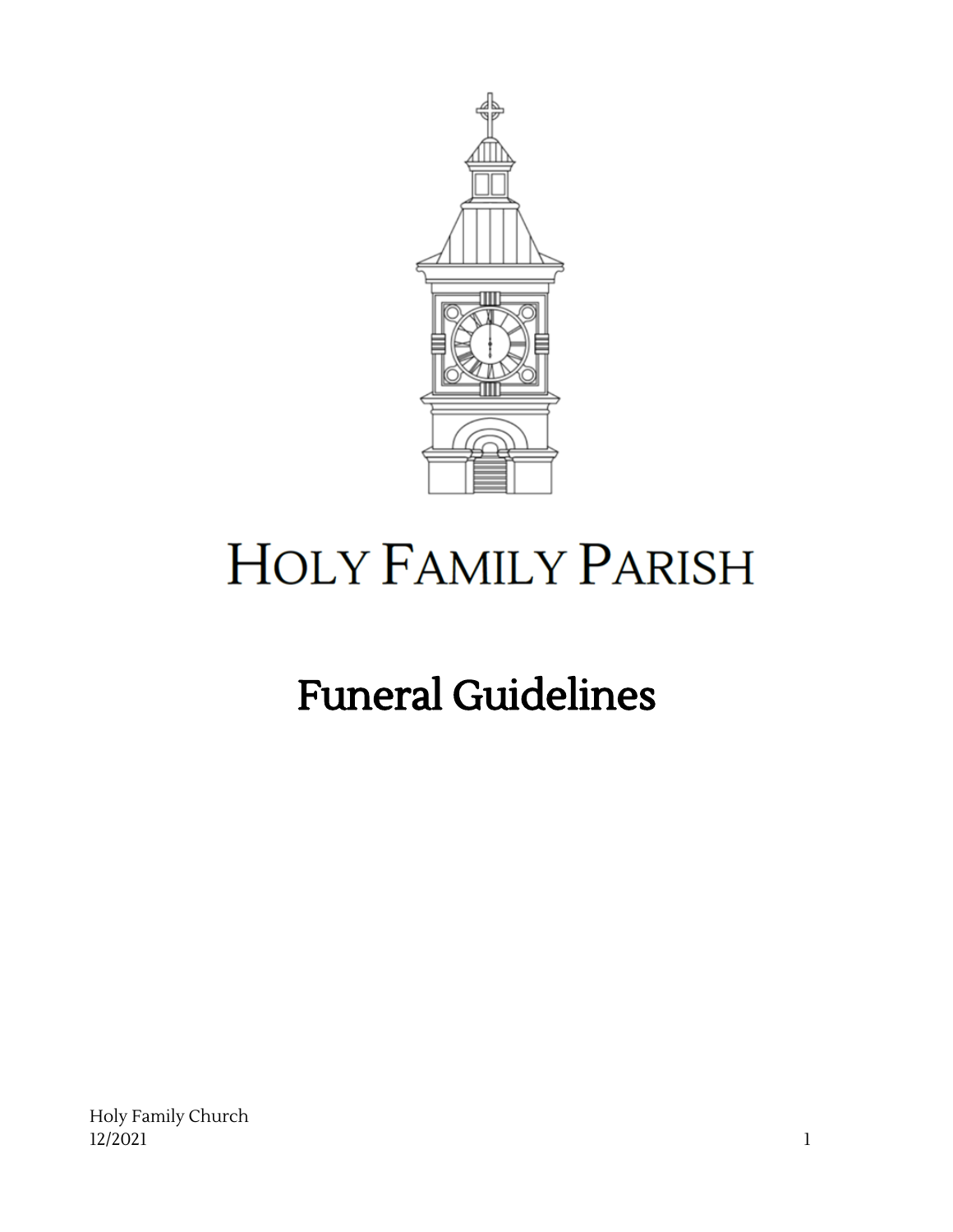### Introduction

Christians celebrate funeral rites to offer worship, praise, and thanksgiving to God for the gift of life, which has now been returned to God, the author of life, and the hope of the just. The Mass, the memorial of Christ's death and resurrection, is the principal celebration of the Christian funeral.

The Church through its funeral rites commends the dead to God's merciful love and pleads for the forgiveness of their sins. At the funeral rites, especially at the celebration of the Eucharistic Sacrifice, the Christian community affirms and expresses the union of the Church on earth with the Church in heaven in the one great communion of saints. Though separated from the living, the dead are still at one with the community of believers on earth and benefit from their prayers and intercession. At the Rite of Final Commendation and Farewell, the community acknowledges the reality of separation and commends the deceased to God. In this way it recognizes the spiritual bond that still exists between the living and the dead and proclaims its belief that all the faithful will be raised up and reunited in the new heaven and a new earth, where death will be no more.

The priests and parishioners of Holy Family extend to you their deepest sympathy on the death of your loved one. We hope that the following guidelines will enable you to participate in the Funeral Liturgy in harmony with a true spirit of Christian hope and consolation.

Holy Family Church 12/2021 2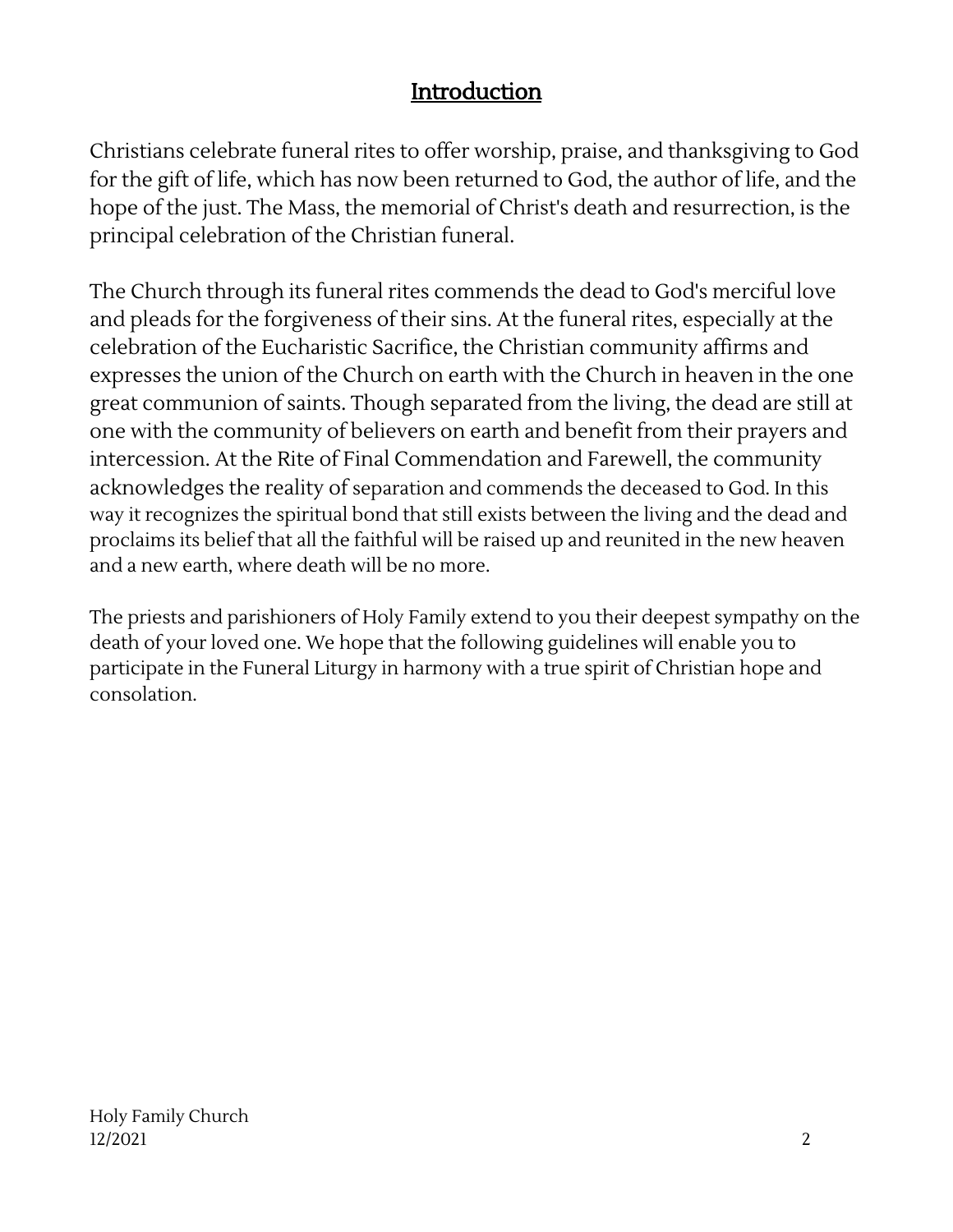#### I. VIGIL

When there is an evening viewing, the priest or deacon will lead a Vigil for the deceased. The vigil consists of the introductory rite, the liturgy of the word, the prayer of intercession, and a concluding rite.

#### II. FUNERAL MASS

- 1. Time: Ordinarily, the Funeral Mass is celebrated at 10:00 A.M. However, for a special reason it could be held later at 10:30 A.M.
- 2. Holy Communion: All Catholics are encouraged to receive Holy Communion. However, you should remind your relatives that they should be properly prepared, viz., Sacramental Confession (if necessary) and observance of the Eucharistic Fast. The best time to go to Confession is at the regularly scheduled time on Saturday. If this is not possible, the priest would be glad to hear confessions at any time.
- 3. Readings: Only selections from Sacred Scripture are permitted to be read at Holy Mass. The Scripture passages must be read from the approved liturgical book, the Lectionary, and not from a booklet or pamphlet.
	- a. Selections for the readings can be found in "Through Death to Life," found by accessing the booklet at: [www.holyfamilychurch.org/funerals](http://www.holyfamilychurch.org/funerals)
- 4. Lector: The Lector is someone who reads the Scripture passages. Only Catholics may serve as lectors. Please make sure that he/she is capable of performing this function. Someone familiar with public speaking and the use of microphones will help immensely in assuring that the Scripture passages are heard. Ordinarily there are two lectors, one for the Old Testament and one for a non - gospel passage of the New Testament. A third one may be employed to read the petitions if there is no deacon present. The cantor will lead singing for the responsorial Psalm.
- 5. Offertory Procession: This is the procession in which the elements for the Eucharistic Sacrifice are presented to the priest at the altar. Only Catholics may participate in the offertory procession. Ordinarily there are two bearers.
- 6. Altar Servers: The parish will supply the altar servers. Ordinarily there are four. If you have a particular one you would like to serve or a relative or friend from another parish, please tell one of the priests at least 48 hours before the Funeral Mass.
- 7. Words of Remembrance: Are to express appreciation for the life of the deceased, or take the form of a prayer or other inspirational text. Only one family member or friend may speak, and he/she is to be brief, speaking no more than three minutes. The words of remembrance should be consigned to writing to ensure that their words are in harmony with the Liturgical Celebration (Mass). The script should be given to one of the priests of Holy Family 48 hours in advance so that he can make any suitable suggestions to help the "words of remembrance" convey the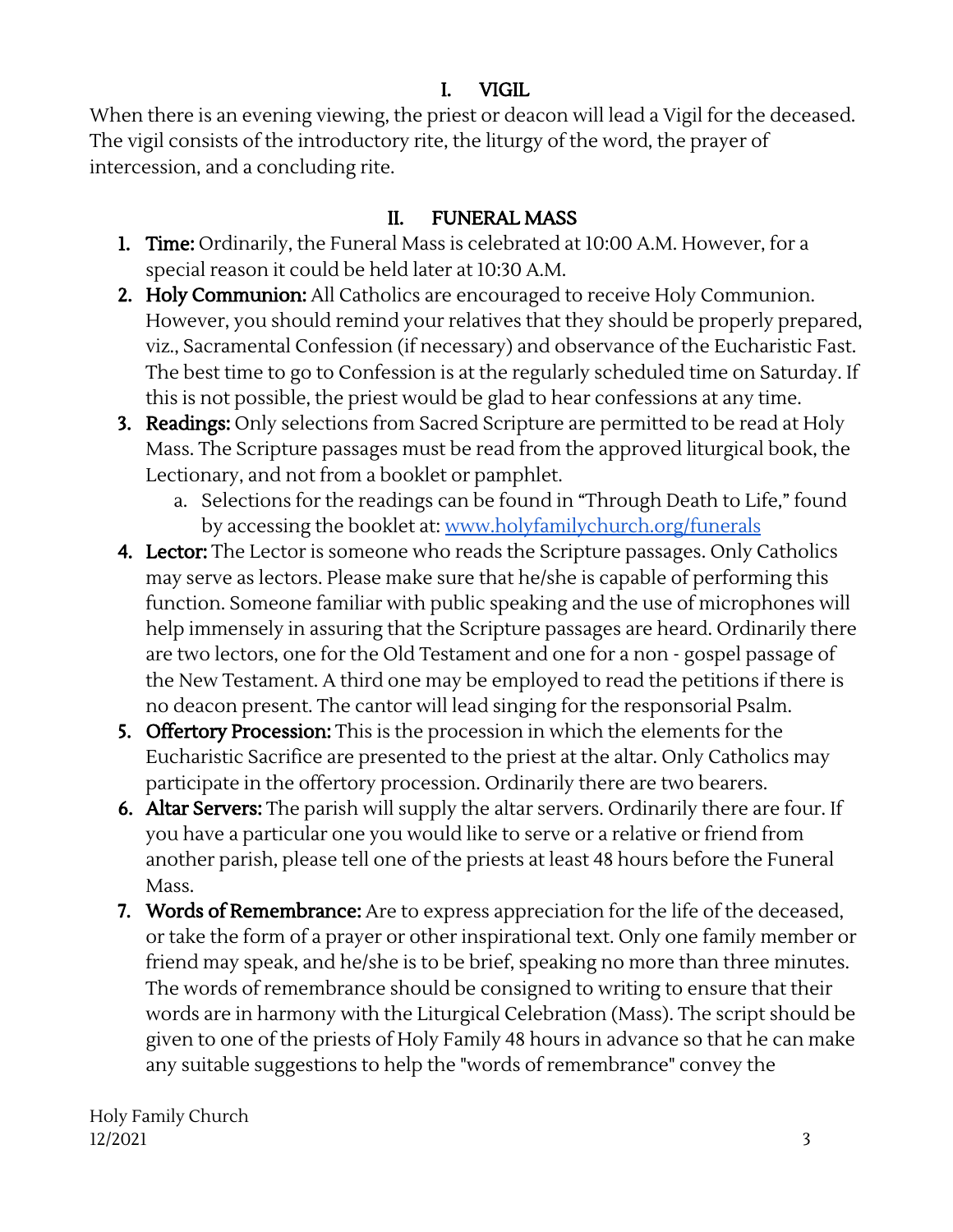consolation of God's love, grace and mercy. The words are intended to particularize praise and gratitude to God for His gifts to the deceased, especially the gift of his/her Catholic faith. The Words of Remembrance should be delivered from the ambo, not the pulpit. Like the lector, the speaker should be capable of performing this function.

- **8. Music:** Only hymns found in approved Catholic Hymnals may be sung. Popular music and show music, regardless of how much they meant to the deceased, are not permitted. The music chosen should be appropriate for the celebration of the Sacred Liturgy. A cantor will also be supplied by the parish. Guest organists are permitted. The organist and cantors are under contract with the parish to furnish all music for all our funerals. Guest organists and/or cantors must be familiar with the music for Christian Funeral Masses including the Introductory Rites and the Final Commendation. The fee for Music is \$150.00 per musician.
	- a. A guide for choosing music can be found on pages 5 and 6 of this guide.
- **9. Booklets:** Booklets are permitted. However, copyright laws must be observed. The duplication of copyrighted materials (music and/or text) without permission of the proper publisher is both illegal and immoral. Each publisher stipulates his own procedures and regulations for allowing copyrighted materials to be used. These regulations must be observed with accuracy in order to make a funeral booklet legal. Neither Holy Family Parish nor the Archdiocese of Philadelphia will assume responsibility, financial or otherwise, for any individual(s) or group(s) that is found to be in violation of any copyright law(s).
- **10. Livestream:** Depending on the availability of a livestream operator, a livestream can be provided by the parish if you would like. Please make your request for a livestream known when discussing the music with the Director of Music. The fee for a livestream operator is \$150.00.

#### III. RITE of COMMITTAL

Permission can now be obtained for cremation. However, there must be sufficient reason for doing so, and in no way can the reason reflect a denial (even implicitly) of the resurrection of the body or the immortality of the soul. The cremated remains must be buried, a definite date and time must be set for the burial of the ashes.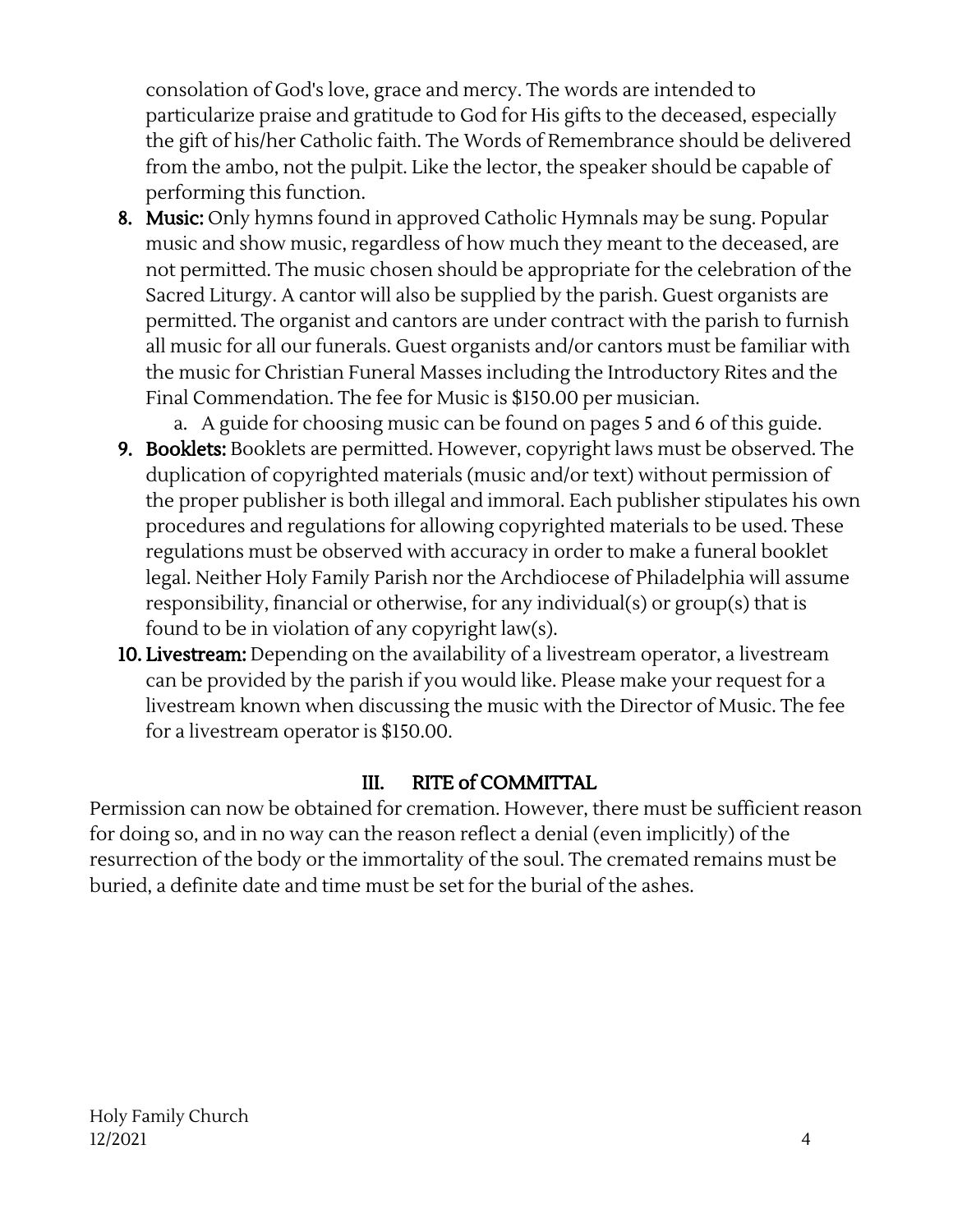## Music for a Catholic Funeral

The Mass is a public act of worship. The parish church is ultimately responsible for the music in the liturgy, but it is encouraged that you assist in deciding on the music for the Mass. Music should be sacred and should reflect the idea of the resurrection.

#### Choosing the Music

A list of suggested selections can be found on the back of this sheet. There are four necessary hymns that are used during the Catholic Mass. These are the entrance hymn, the offertory hymn, the communion hymn, and the recessional hymn. A meditation song, or solo, is optional as well. In addition, the responsorial psalm is sung. Common psalms are psalms 23, 27, and 103.

If you wish to have other hymns or songs not listed, please contact the Music Director for approval.

While there are many hymns and songs appropriate for the funeral Mass, there are many that are not. If you would like a song that is not appropriate for the funeral Mass, in order to ensure the Mass is accompanied by only sacred music, it may be better to have this song played at a reception or luncheon.

#### Church Musicians

The musicians at the church are well trained and capable of providing music for the funeral Mass. It is preferred that the Music Director coordinates the musicians of the funeral Mass. If you have chosen your songs already, or need help in doing so, reach out to the Music Director at the contact number or email on the back of this sheet.

#### Organist

The Music Director is given the right of first refusal in deciding whether or not to play a funeral Mass. The Music Director also may arrange for a substitute to play, if need be. The fee for an organist is \$150.00.

#### Guest Organist

If you wish to have a guest organist play, they must be approved by the church Music Director. It is preferred that guest organists are not used, but exceptions may be made. In the event a guest organist plays, the church Music Director still must receive their fee.

#### Cantor

In addition, a cantor is required for all funeral Masses and the Music Director will furnish a vocalist. Unless you wish to have a guest sing, the fee for the cantor is \$150.00.

If you would like for a guest to sing part, or all, of the funeral Mass, please reach out to the Music Director as soon as possible in order for details to be worked out. A guest cantor should be familiar with the Catholic Mass, a trained vocalist, and able to lead a congregation. Only trained

Holy Family Church 12/2021 5